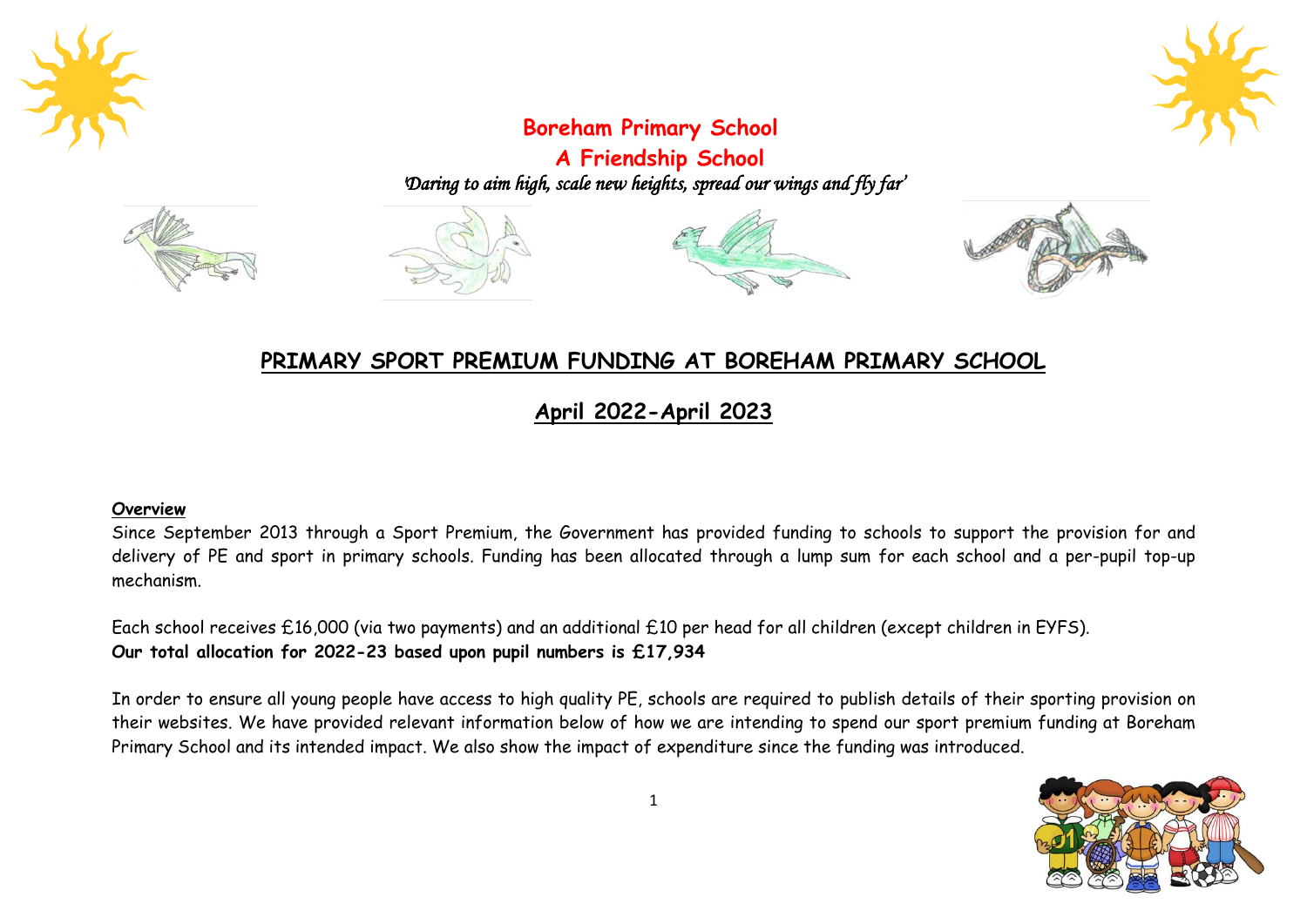## **Summary of expenditure of school sports premium funding since September 2013:**

- Installation of a new £10,000 all-weather active track around the perimeter of the school field for all of our children and staff to access on a daily basis.
- Installation of new £10,000 outdoor exercise equipment for all of our children to access on a daily basis.
- Installation of two outdoor all-weather table tennis tables, new Astro turf and a class set of table tennis equipment. (Approx £4,600)
- Installation of two outdoor wall-mounted reaction walls costing £9,336.
- To purchase tracksuits (with school logo on) for children to wear when representing the school in sporting events and for our Year 6 class to wear to school on PE days.
- Annual subscription to the Chelmsford Schools' Sports Partnership.
- Subscription to 'The Children's Health Project'.
- Installation of a new outdoor dance performance stage.
- To purchase new PE equipment and games equipment for pupils to use at break and lunchtimes.
- Part funding of new playground markings to support outdoor learning and physical activity.
- To improve equipment storage facilities.
- Employment of a lunchtime sports instructor to organise and lead Level 1 physical activities and house tournaments.
- Employment of an external partner to provide training for Year 6 Lunchtime Buddy Mentors & Play Leaders.
- Employment of an external PE advisor to work alongside the PE Subject Leader.
- Employment of a teaching assistant to deliver a weekly 'Change For Life' club.
- Covering the cost of travel to key sporting events (Yr 2 Mini Games & Yr 4 Super Stars events).
- Annual first aid training for all of our Year 6 pupils.

## **The impact of this funding has been:**

- The school was re-credited with 'enhanced' healthy schools status in February 2022.
- The school was runner-up for the Essex school of the year for PE award in May 2019.
- The school has achieved Gold Games Sports Award status for consecutive years.

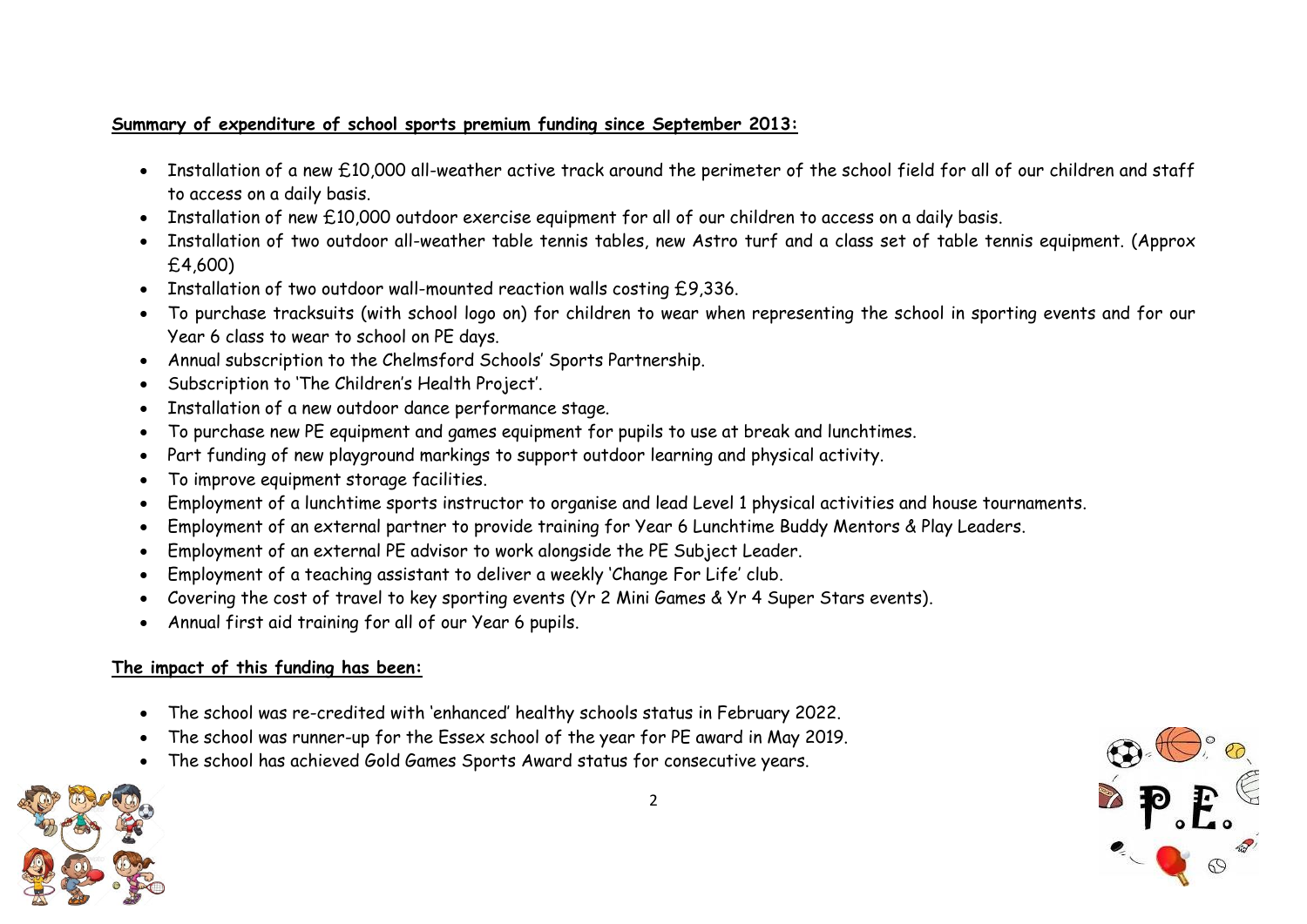- Improved provision and quality of PE & school sport at Boreham Primary School.
- There is an increased number of pupils participating in level 1 and 2 competitions.
- The number of pupils who lead on sport in the school and organise Level 1 competition has increased.
- Prior to the Covid-19 pandemic, the school has continually met its school attendance target and remained above the national average.

### **Planned Expenditure April 2022 - April 2023**

#### **Main Aims**

- **To encourage all of our pupils to be engaged in 60 minutes of physical activity a day in school.**
- **To continue to raise the profile of PE and sport across the school as a tool for whole school improvement.**
- **To increase the confidence, knowledge and skills of all staff in teaching PE and sport.**
- **To increase the range of sports and activities offered to all pupils.**
- **To increase pupil participation in competitive sport.**
- **To promote pupil well-being, encouraging children's mental and physical health.**

| Costings                                                                                                   | <b>Actions to Achieve</b> | Intended impact on pupils and staff                                                                                                                             |
|------------------------------------------------------------------------------------------------------------|---------------------------|-----------------------------------------------------------------------------------------------------------------------------------------------------------------|
| £6,500<br>To part subsidise the cost of installation of $a \mid$<br>brand new Multi Use Games Area (MUGA). |                           | To further support and encourage all of our pupils to be engaged in 60 minutes of<br>physical activity a day in school.                                         |
|                                                                                                            |                           | Improved provision and quality of PE & school sport at Boreham Primary School. There<br>is an increased number of pupils participating in level 1 competitions. |
|                                                                                                            |                           | To further increase the number of sporting extra-curricular clubs offered to all pupils.                                                                        |

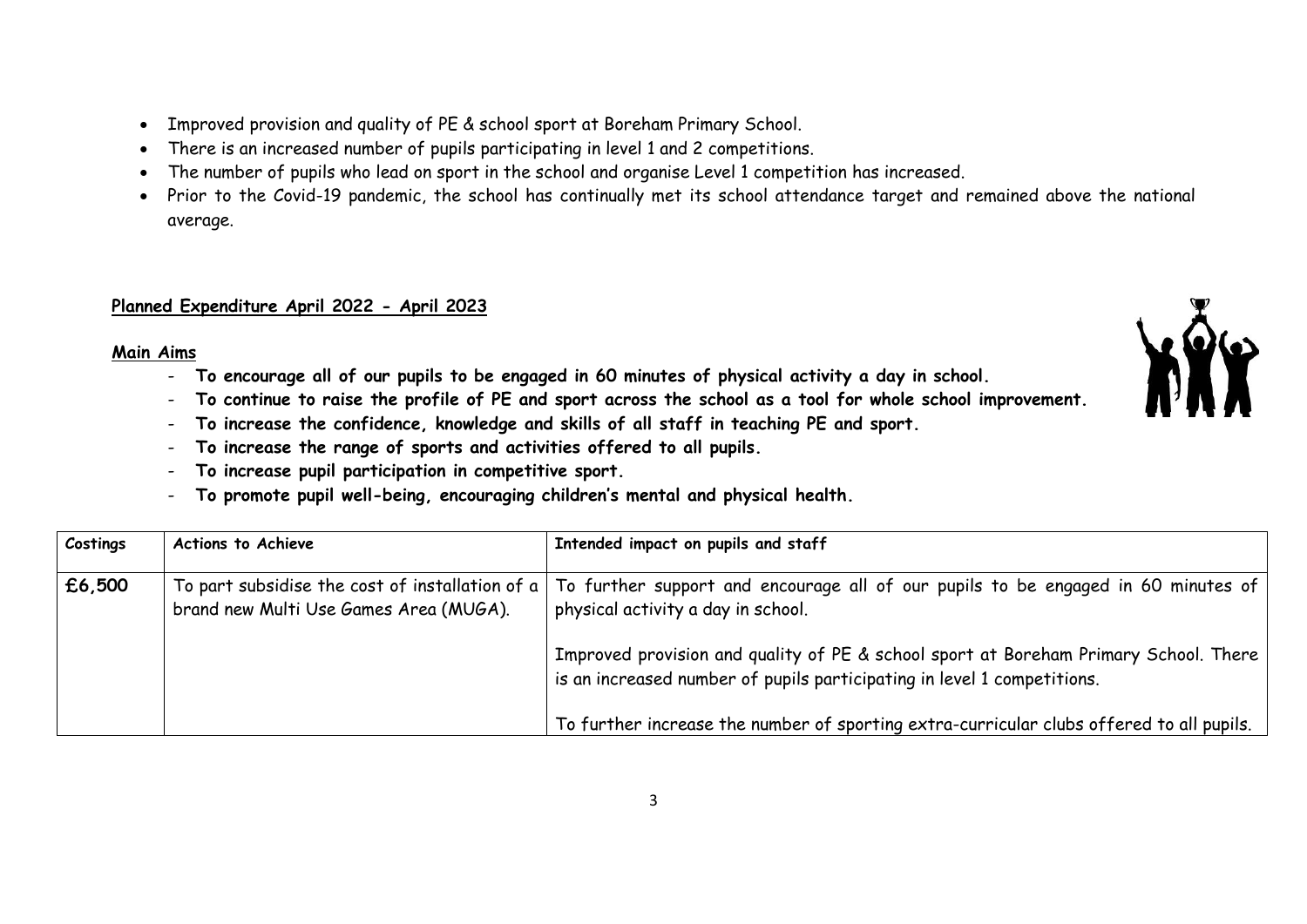| £350      | A 6 week training programme for all Year 6<br>pupils during the Autumn term to become<br>fully trained Buddy Mentors.                                                    | All Yr 6 pupils will be able to support pupils in the playground when they have any<br>friendship difficulties and work alongside children to help resolving friendship disputes.<br>Children continue to take increased levels of responsibility for managing their own and<br>each other's behaviour. Pupils understand how their behaviour can impact on others. |
|-----------|--------------------------------------------------------------------------------------------------------------------------------------------------------------------------|---------------------------------------------------------------------------------------------------------------------------------------------------------------------------------------------------------------------------------------------------------------------------------------------------------------------------------------------------------------------|
| £450      | Purchase of brand new 7 aside and 5 aside<br>football goals.                                                                                                             | The school will be sufficiently equipped so that competitive football matches can be<br>scheduled against others schools (Level 2) and children can play competitively at break<br>and lunchtimes (Level 1).                                                                                                                                                        |
| £13,000   | Employment of a sports coach to lead staff<br>training to support the delivery of the PE<br>National Curriculum and to team-teach<br>alongside classroom teachers.       | All teaching staff will be upskilled when teaching all aspects of the PE National<br>Curriculum.                                                                                                                                                                                                                                                                    |
| £975      | Annual school licence for Teach Active.                                                                                                                                  | Teach Active is a multi-award winning online Maths and English resource that provides<br>teachers with active lesson plans and resources with which to deliver the Primary Maths<br>and English curriculum through physical activity.                                                                                                                               |
| £300      | Employment of an external partner to deliver<br>playground games training for our Midday<br>Assistant Team and play leader training for<br>selected pupils in upper KS2. | Midday Assistants and Yr 6 play leaders will be able to organise, lead and facilitate<br>playground games, Level 0 and 1 physical activities and competitions.<br>An increased number of pupils take part in physical activity / Level 0 and 1 sporting<br>events during lunchtimes on a daily basis.                                                               |
| £1,622.50 | Successful purchase of personalised school<br>tracksuits.                                                                                                                | Our current Year 6 cohort will be given their own personalised school tracksuit to wear<br>to school for their weekly PE day.                                                                                                                                                                                                                                       |
| £375      | Successful purchase of brand new school<br>football kit.                                                                                                                 | Our children will wear a new football kit when representing their school in Level 2<br>events.                                                                                                                                                                                                                                                                      |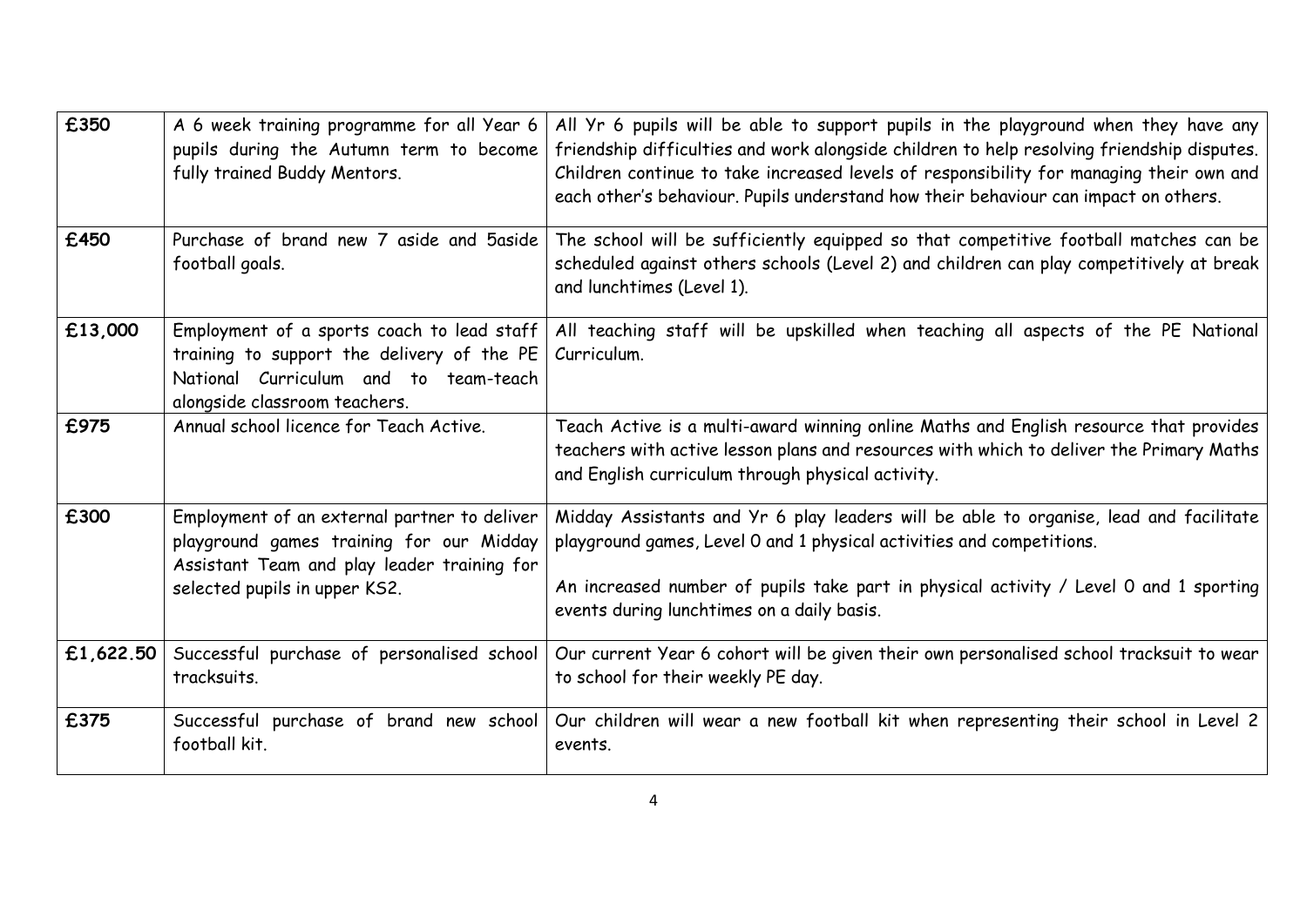| £649                               | Annually subscribe to the Chelmsford<br>Schools Sports Partnership.                                                     | Increased participation in sporting events and level 2 competitions. Access to active<br>role models and memorable sporting experiences as well as providing staff with up to<br>date and relevant training opportunities.                          |  |  |  |
|------------------------------------|-------------------------------------------------------------------------------------------------------------------------|-----------------------------------------------------------------------------------------------------------------------------------------------------------------------------------------------------------------------------------------------------|--|--|--|
| £1000                              | To pay for the cost of coach hire to and from<br>sporting events.                                                       | All pupils will have the opportunity to participate in a range of competitive sporting<br>Level 2 events.                                                                                                                                           |  |  |  |
| £300                               | To invite a range of external sporting<br>partners to take part in our bi-annual Sports<br>Ambassador Day.              | The school will further-strengthen its relationships with external partners who<br>promote and teach a range of different sports. Through our Sports Ambassador Day a<br>greater number of our pupils will join an outside of school sporting club. |  |  |  |
| £1200                              | Employment of a teaching assistant to lead<br>weekly Benchball, Endball and Dance after<br>school clubs for KS2 pupils. | KS2 will have the opportunity to attend an after school Benchball, Endball and Dance<br>club.<br>A group of children participate in the annual 'School's Gotta Dance' competition at the<br>Civic Theatre, Chelmsford.                              |  |  |  |
| £152.50                            | To purchase relevant PE equipment and<br>storage facilities.                                                            | Teaching staff have the necessary equipment to effectively deliver the PE National<br>Curriculum.                                                                                                                                                   |  |  |  |
| Allocation for 2022-23: £17,934    |                                                                                                                         |                                                                                                                                                                                                                                                     |  |  |  |
| Carry Forward from 2021/22: £8,940 |                                                                                                                         |                                                                                                                                                                                                                                                     |  |  |  |
| Total: £26,874                     |                                                                                                                         |                                                                                                                                                                                                                                                     |  |  |  |

**Planned Expenditure: £26,874 Planned Carry Forward: £0**